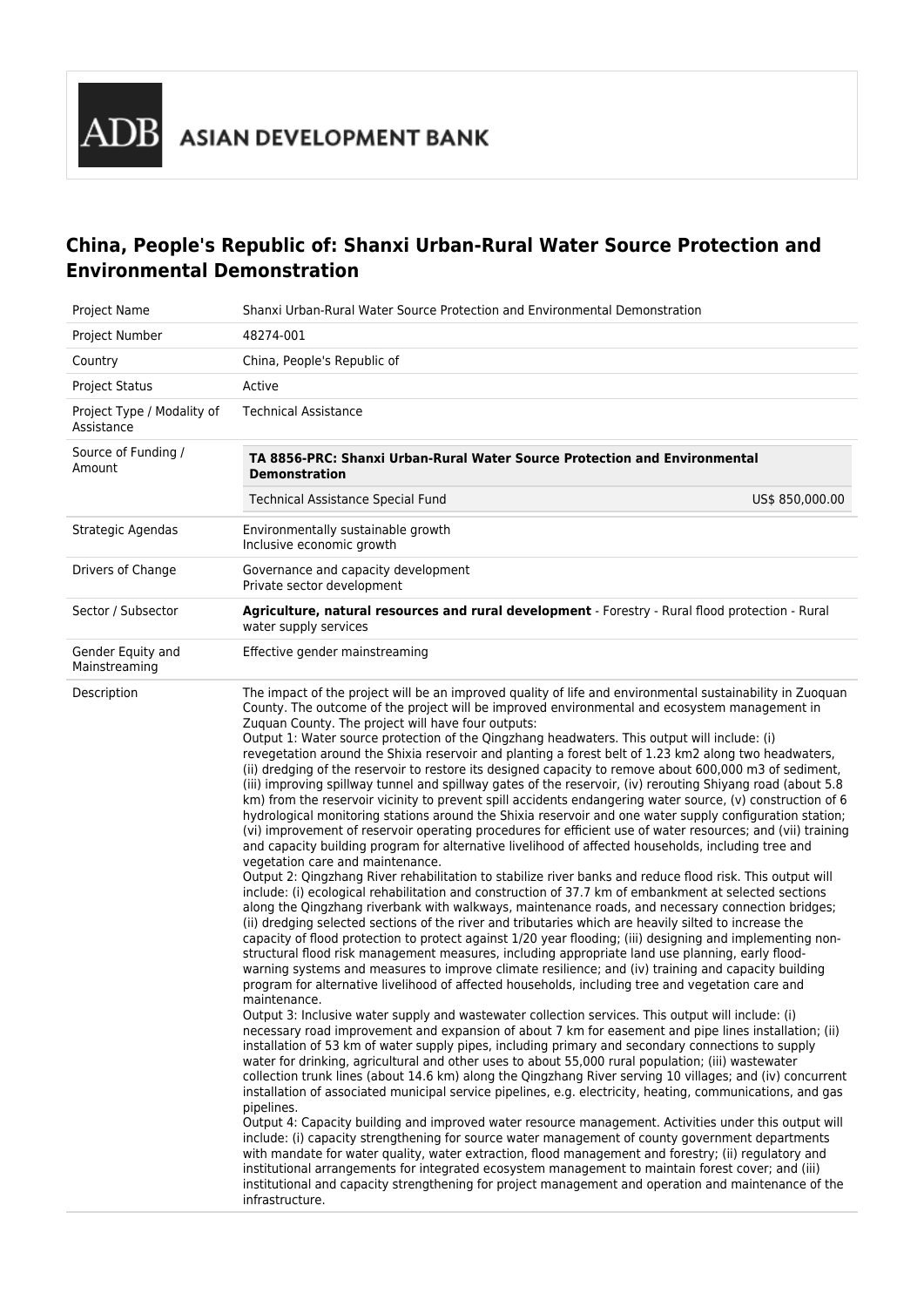Project Rationale and Linkage to Country/Regional Strategy Water pollution, soil erosion and recurrent flooding combine to undermine living standards and sustainable economic development in Zuoquan County of Shanxi Province, and pose a threat to water security of downstream users in Hai River Basin. Non-point pollution in the mid-section of the Qingzhang River has caused degradation of water quality to class IV, unsafe for human consumption. Moreover, the water supply system in Zuoquan County is inadequate, serving about 47% of the county population and leaving the rest, mostly rural, without access to tap water. Another challenge facing Zuoquan County is soil erosion, with over 50% of its land eroded to some degree. Sediment from soil erosion has caused siltation of rivers, streams, and reservoirs, which damages water quality and reduces the carrying capacity of the Qingzhang River. This combined with the lack of flood risk management infrastructure has led to frequent flooding and significant loss of lives and properties along the Qingzhang River. These issues are all inter-connected, requiring an integrated approach. The Shanxi Urban-Rural Water Source Protection and Environmental Demonstration Project will adopt an integrated ecosystem management approach to protecting source water, reducing water pollution and soil erosion, and managing flood risk. The approach will include management of the vegetation cover, the soils and land resources, and the waterways. Competing demands of economic growth and environmental protection are at the heart of the problem. The project will demonstrate a payment for ecosystem services (PES) scheme under the national eco-compensation framework to help ensure compatibility of farmers' livelihoods with policy goals for protecting water resources and ecosystems. Given its size and institutional setup, Zuoquan County provides a unique opportunity for demonstrating an integrated approach and applying economic incentives. Most of the Qingzhang River watershed is located in Zuoquan County, which facilitates inter-sector and inter-agency coordination and collaboration. Guided by the Central Committee Resolution Concerning Some Major Issues in Comprehensively Deepening Reform (the Resolution) , the Zuoquan county government is committed to the construction of ecological civilization through prioritizing and integrating environmental and ecological protection goals in the county's overall development strategy. During 2012\_2016, the county government plans to invest CNY 597 million on greening 23,000 hectares of degraded hills and slopes. To date, 11,000 hectares of greening have been completed. The government has also invested about CNY 400 million on rehabilitation of rivers.

Impact

### **Project Outcome**

| Description of Outcome                                                             |
|------------------------------------------------------------------------------------|
| Progress Toward Outcome                                                            |
| <b>Implementation Progress</b>                                                     |
| Description of Project Outputs                                                     |
| Status of Implementation Progress (Outputs, Activities, and Issues)                |
| Geographical Location                                                              |
| <b>Summary of Environmental and Social Aspects</b><br><b>Environmental Aspects</b> |

Involuntary Resettlement Indigenous Peoples **Stakeholder Communication, Participation, and Consultation** During Project Design During Project Implementation

#### **Business Opportunities**

| Consulting<br>Services | An international consulting firm will be engaged following ADB's Guidelines on the Use of Consultants (2013, as<br>amended from time to time). A total of 11.0 pm of international and 38.5 pm of national consulting services will be<br>required. The consulting firm will be selected by (i) inviting simplified technical proposals and (ii) using the quality-<br>and cost-based selection method, with a quality cost ratio of 90:10. The TA team will address the following aspects<br>related to the project: i) assess the technical feasibility of the project; (ii) conduct due diligence on the economic<br>and financial feasibility of the project; (iii) review the safeguard requirements; (iv) conduct social surveys and<br>consultations; (v) develop the capacity of the Zuoguan County government for project management; and (vi)<br>prepare project documents, including the ADB's draft report and recommendation of the President to the Board of<br>Directors (RRP) and its key linked documents (e.g. sector assessment, economic and financial analyses, project<br>administration manual, safeguard documents, etc.). |
|------------------------|----------------------------------------------------------------------------------------------------------------------------------------------------------------------------------------------------------------------------------------------------------------------------------------------------------------------------------------------------------------------------------------------------------------------------------------------------------------------------------------------------------------------------------------------------------------------------------------------------------------------------------------------------------------------------------------------------------------------------------------------------------------------------------------------------------------------------------------------------------------------------------------------------------------------------------------------------------------------------------------------------------------------------------------------------------------------------------------------------------------------------------------------------|
| Procurement            | Procurement of equipment will be conducted by the consulting firm to be engaged in line with ADB's Procurement<br>Guidelines (2013 as amended from time to time) and such equipment will be turned over to the executing agency<br>upon completion of TA activities.                                                                                                                                                                                                                                                                                                                                                                                                                                                                                                                                                                                                                                                                                                                                                                                                                                                                               |